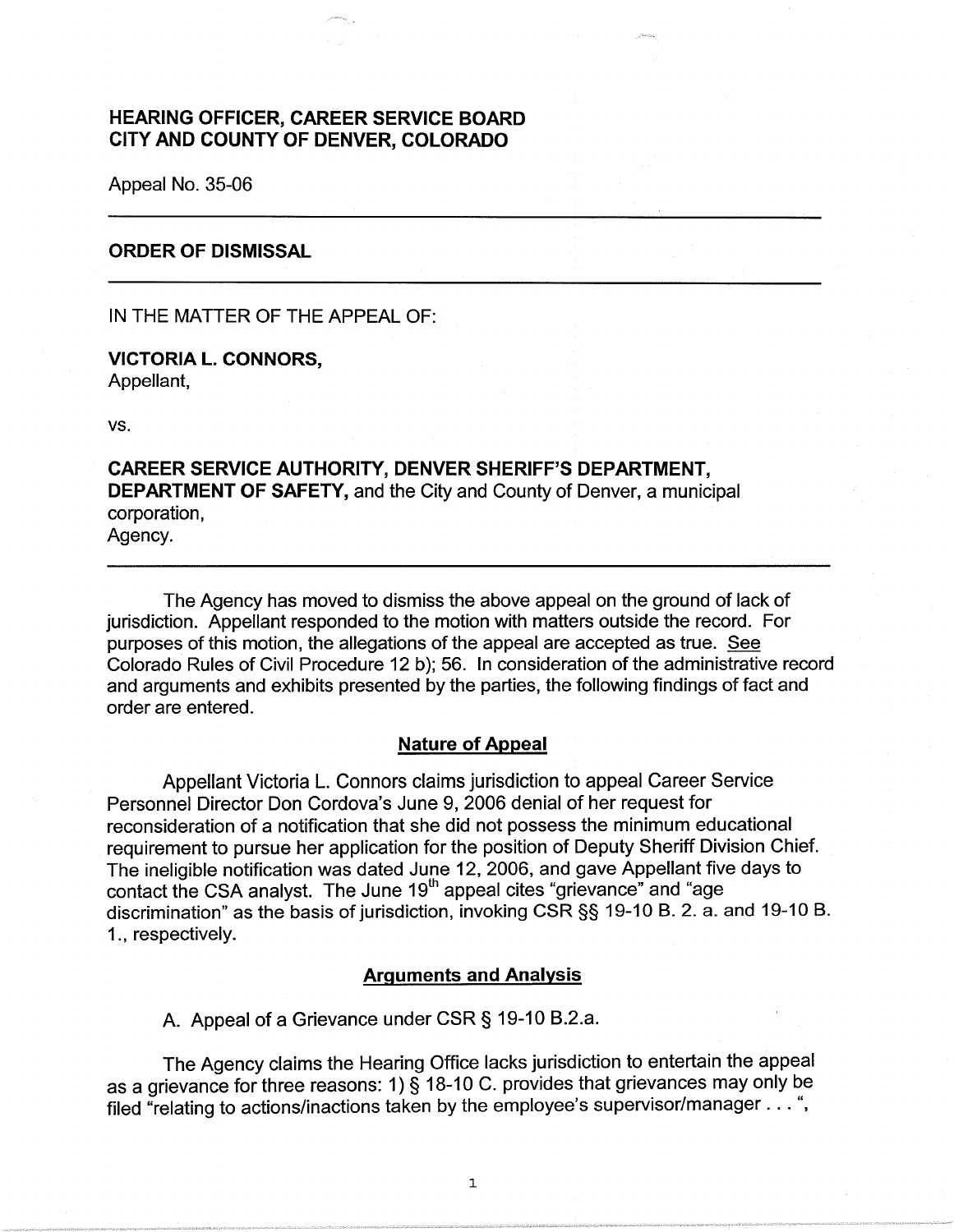2) Appellant's June 9, 2006 email to the Personnel Director was not a grievance because it was not on the official CSA grievance form mandated by Rule 18, and 3) the denial of a request to reverse an ineligibility determination does not directly impact Appellant's pay, benefits or status, as required by§ 19-10 B.2.a., since Appellant would not have been guaranteed appointment to the position even if that request was granted.

The purpose of the CSA grievance process is "to provide a process to resolve workplace issues at the lowest possible level (the level which they occur)." Purpose Statement, Rule 18, Dispute Resolution. The phrase "workplace issues" is further described as an "issue[] raised by a Career Service employee relating to actions/inactions taken by the employee's supervisor/manager that violate the employee's rights under the Rules, the City Charter, ordinances relating to the Career Service, executive orders, or written agency policies." § 18-10 C. It is unclear whether that definition is intended to preclude a grievance of an action by the Personnel Director which is alleged to violate an employee's rights under those rules. In order to determine whether the denial of a request for an experience equivalency may be grieved, it is necessary to compare the current and past rules applicable to challenges to classification and disqualification decisions.

CSA is "the central human resources agency" for the Career Service personnel system. The Personnel Director shall "develop, maintain and administer job classifications", including education and experience requirements and permitted equivalencies." Appendix 2.B, citing from D.R.M.C. §§ 18-1, 18-3.1; CSB Education & Experience Requirements & Equivalencies Policies & Guidelines, effective June 26, 2002, CSA Rulebook pp. 3-7, 3-8. "An appointing authority may request the Personnel Director for an administrative review of a classification decision" within ten days of the results of a maintenance study. CSR§ 7-40. In the context of this appeal, the deadline for such a request from this agency, the Denver Sheriffs Office, would have been June 26, 2005, since Appellant asserts that the maintenance study prohibiting an education/experience equivalency was completed on June 16, 2005. [Attachments to appeal form, p. 1.] This procedure permits an agency that believes a classification decision does not meet its personnel needs to obtain a review of that decision and a written response to its request for reconsideration. However, the Personnel Director does not have the authority to waive a mandatory educational qualification for an individual applicant. In re Bourgeron, CSA 92-03, 102-03, 113-03 (3/8/04 ).

Further, an applicant who has been disqualified from competing for a position may petition the Personnel Director to reconsider the decision. "The Personnel Director may reverse, modify or affirm [the decision] for any legitimate reason . . ." CSR § 3-42. In addition, an applicant who believes a disqualification decision was discriminatory may file a complaint under the Career Service's internal complaint procedure. "The Career Service Board's anti-harassment policy applies to all persons involved in the operation of the City and prohibits unlawful harassment or discrimination by any employee in the City, including supervisors and co-workers." CSR§ 15-101.

2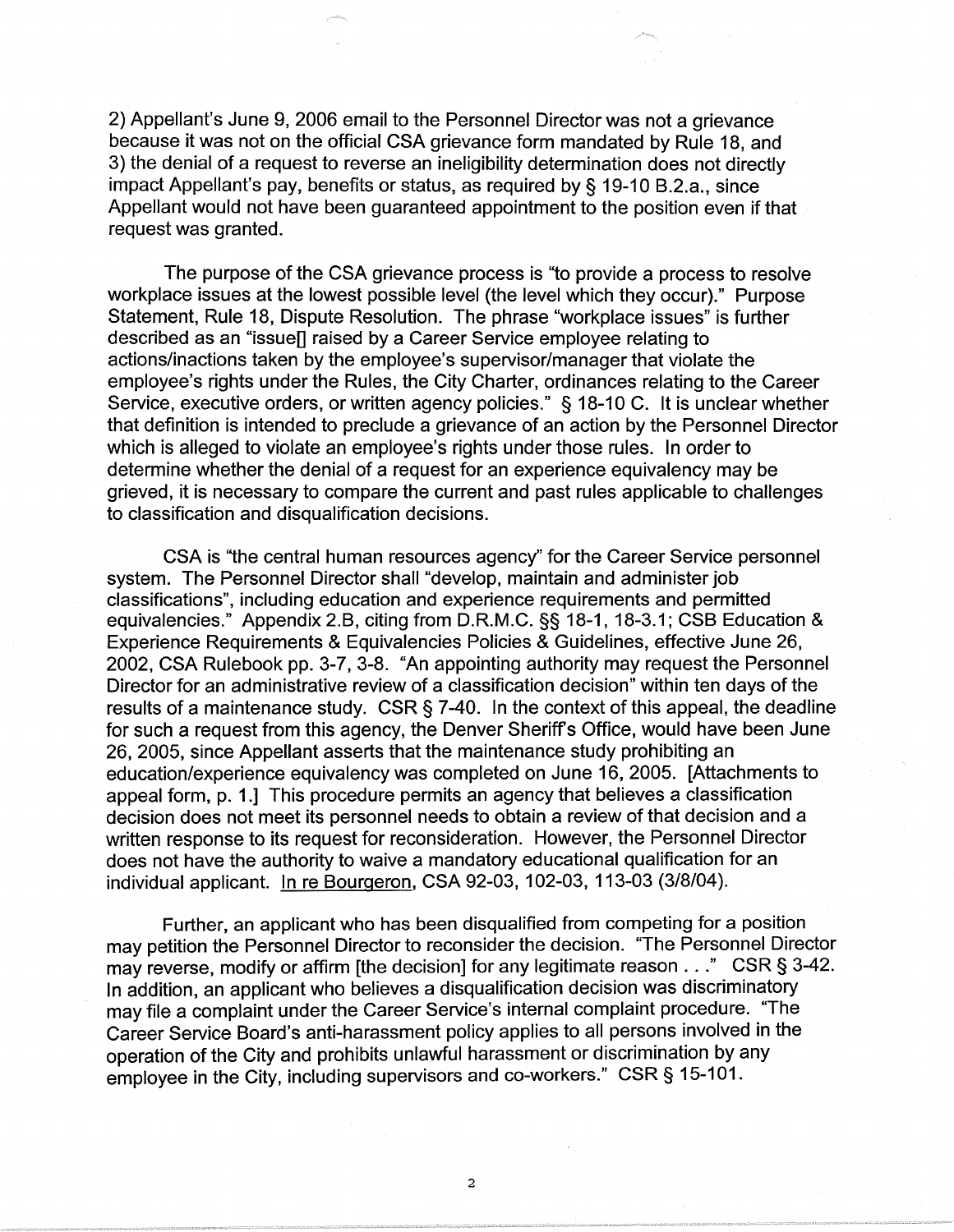Prior to the amendment of Rule 19 on January 1, 2006, a disqualified applicant had a right to appeal certain actions taken by the Personnel Director. CSR § 19-10 a) 2), effective August 24, 2000. At the same time, the definition of grievance was changed from "an issue ... relating to the interpretation of rights, benefits or conditions of employment" under the Career Service rules, charter or ordinances, to "[a]n issue relating to actions/inactions taken by the employee's supervisor/manager" under the rules, charter, ordinances, executive orders or agency policies. CSR§ 18-10 C., effective Jan. 1, 2006; CSR§ 18-10 A., issued April 15, 1999. The 2006 amendments make it clear that an applicant may no longer appeal or grieve a disqualification decision made by the Personnel Director or his designee. The Agency's additional arguments will therefore not be considered.

Appellant also argues that the Personnel Director should have reversed the disqualification because she would have achieved her bachelor's degree in Criminal Justice within six months. However, Appellant did not raise this anticipated degree to the Personnel Director at the time of her request to reconsider her disqualification, instead relying on her associate's degree from Arapahoe Community College and her current educational pursuit of a B.A. in Public Administration from Regis University. Attachments to appeal form, pp. 3, 4, & 9.

B. Appeal of age discrimination claim under CSR§ 19-10 B.1.

The Agency also disputes the Hearing Office's jurisdiction of Appellant's claim of age discrimination based upon Appellant's failure to comply with Rule 15, which requires the filing of a complaint with the agency. Discrimination may be appealed "if, after filing a formal complaint as required by Rule 15 CODE OF CONDUCT, the disposition of such complaint has not resulted in stopping or otherwise addressing the alleged discrimination ... " CSR § 19-10 B.1. Appellant's response does not allege that she has filed a complaint of discrimination in accordance with CSR§ 15-103. Therefore, the Hearing Office has no jurisdiction to hear an appeal of "the disposition of such complaint." The purpose of this jurisdictional limitation is to allow an agency, including CSA, to investigate complaints and correct discriminatory practices at the lowest level. Premature appeals would frustrate that affirmative goal.

#### **Order**

On the basis of the foregoing analysis, it is ordered that the appeal based upon a grievance is DISMISSED WITH PREJUDICE. The age discrimination appeal is DISMISSED WITHOUT PREJUDICE to allow Appellant to file a formal complaint of discrimination pursuant to CSR § 15-100 et. seq. Appellant may refile this appeal within fifteen days after disposition of the complaint if that disposition does not address the asserted discrimination. The hearing now set for Sept. 19, 2006 is vacated.

Entered this  $9<sup>th</sup>$  day of August, 2006.